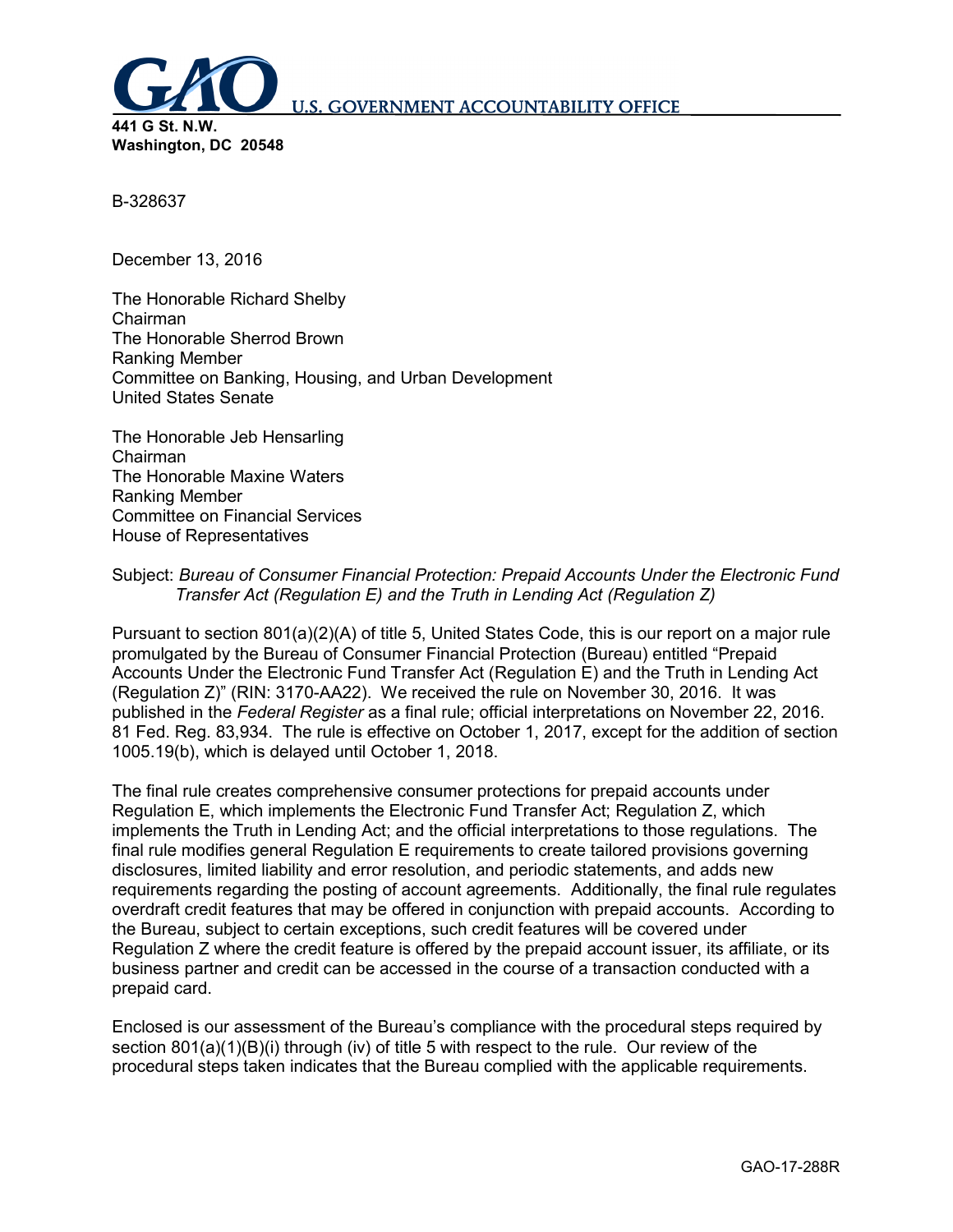If you have any questions about this report or wish to contact GAO officials responsible for the evaluation work relating to the subject matter of the rule, please contact Shirley A. Jones, Assistant General Counsel, at (202) 512-8156.

signed

Robert J. Cramer Managing Associate General Counsel

**Enclosure** 

cc: Sue-Yun Ahn Senior Counsel, Legal Division Bureau of Consumer Financial Protection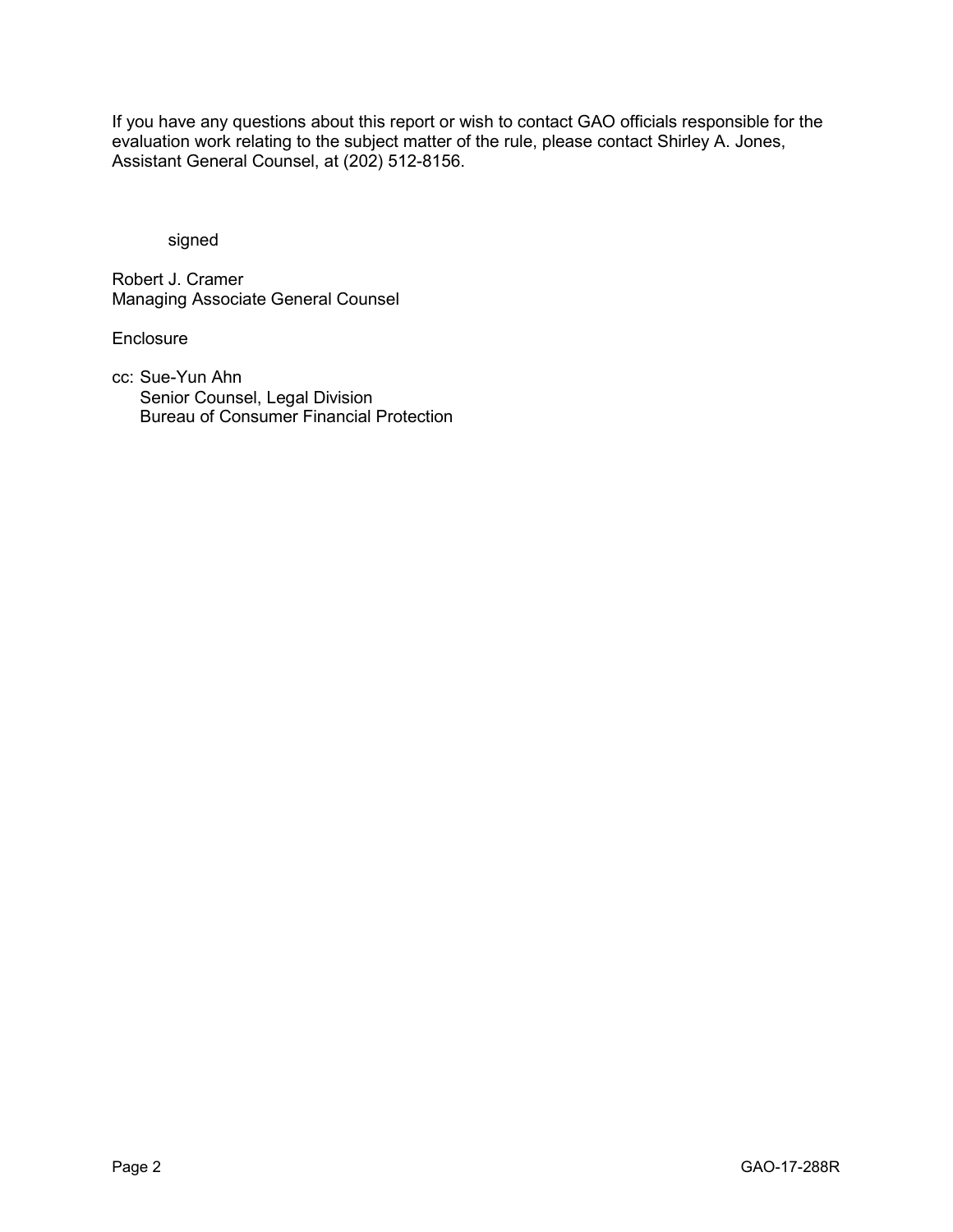## REPORT UNDER 5 U.S.C. § 801(a)(2)(A) ON A MAJOR RULE ISSUED BY THE BUREAU OF CONSUMER FINANCIAL PROTECTION ENTITLED "PREPAID ACCOUNTS UNDER THE ELECTRONIC FUND TRANSFER ACT (REGULATION E) AND THE TRUTH IN LENDING ACT (REGULATION Z)" (RIN: 3170-AA22)

### (i) Cost-benefit analysis

The Bureau of Consumer Financial Protection (Bureau) discussed the costs and benefits of this final rule. The Bureau considered the benefits, costs, and impacts of the following major provisions of the final rule: (1) the establishment of certain disclosures that financial institutions are required to provide to consumers (or, in certain circumstances, provide consumers access to) prior to the acquisition of a prepaid account and modifications of initial disclosures that are provided at account acquisition; (2) the application of Regulation E's periodic statement requirement to prepaid accounts and the establishment of an alternative that requires financial institutions to provide consumers access to certain types of account information; (3) the extension of Regulation E's limited liability and error resolution regime to all prepaid accounts, including provisional credit requirements in most circumstances; (4) the requirement that all issuers of prepaid accounts submit their prepaid account agreements to the Bureau on an ongoing basis, post publicly available prepaid account agreements on their own Web sites, and in limited circumstances, respond to consumers' requests for written copies of their account agreements; and (5) the modification and application of particular Regulation E and Regulation Z provisions to covered separate credit features accessible by a hybrid prepaid-credit card. The Bureau notes that, in some instances, there are limited data available to inform the quantification of the potential benefits, costs, and impacts. Moreover, the Bureau states that some potential benefits are difficult to quantify, but that where data are limited, it generally provided a qualitative discussion of the final rule's benefits, costs, and impacts.

The final rule amends both Regulation E, which implements the Electronic Funds Transfer Act (EFTA), and Regulation Z, which implements the Truth in Lending Act (TILA), as well as the official interpretation to those regulations. According to the Bureau, the final rule creates comprehensive consumer protections for prepaid financial products.

In applying the consumer protections in Regulation E to a broader set of consumer accounts, the Bureau states that it furthers the statutory purposes of EFTA, which include providing a basic framework establishing the rights, liabilities, and responsibilities of participants in electronic fund transfers (EFT) systems and providing individual consumer rights. In addition, the Bureau believes that applying the consumer protections articulated in Regulation Z to covered separate credit features accessible by a hybrid prepaid-credit card conforms to TILA's statutory purposes, which include assuring a meaningful disclosure of credit terms, avoiding the uninformed use of credit, and protecting consumers against inaccurate and unfair billing and credit card practices.

#### (ii) Agency actions relevant to the Regulatory Flexibility Act (RFA), 5 U.S.C. §§ 603-605, 607, and 609

The Bureau certified that the proposed rule would not have a significant economic impact on a substantial number of small entities and that an initial regulatory flexibility analysis was not required. In the proposed rule, the Bureau requested comment regarding its methodology for estimating burden on small entities as well as relevant data. The Bureau states that it received little comment with respect to these issues but addressed the comments received and integrated additional information provided by commenters into its analysis of these issues when available and informative. Upon considering relevant comments as well as the modifications to the proposed rule that were made in developing the final rule, the conclusion that the rule would not have a significant economic impact on a substantial number of small entities was unchanged. Therefore, the Bureau concluded that a final regulatory flexibility analysis was also not required.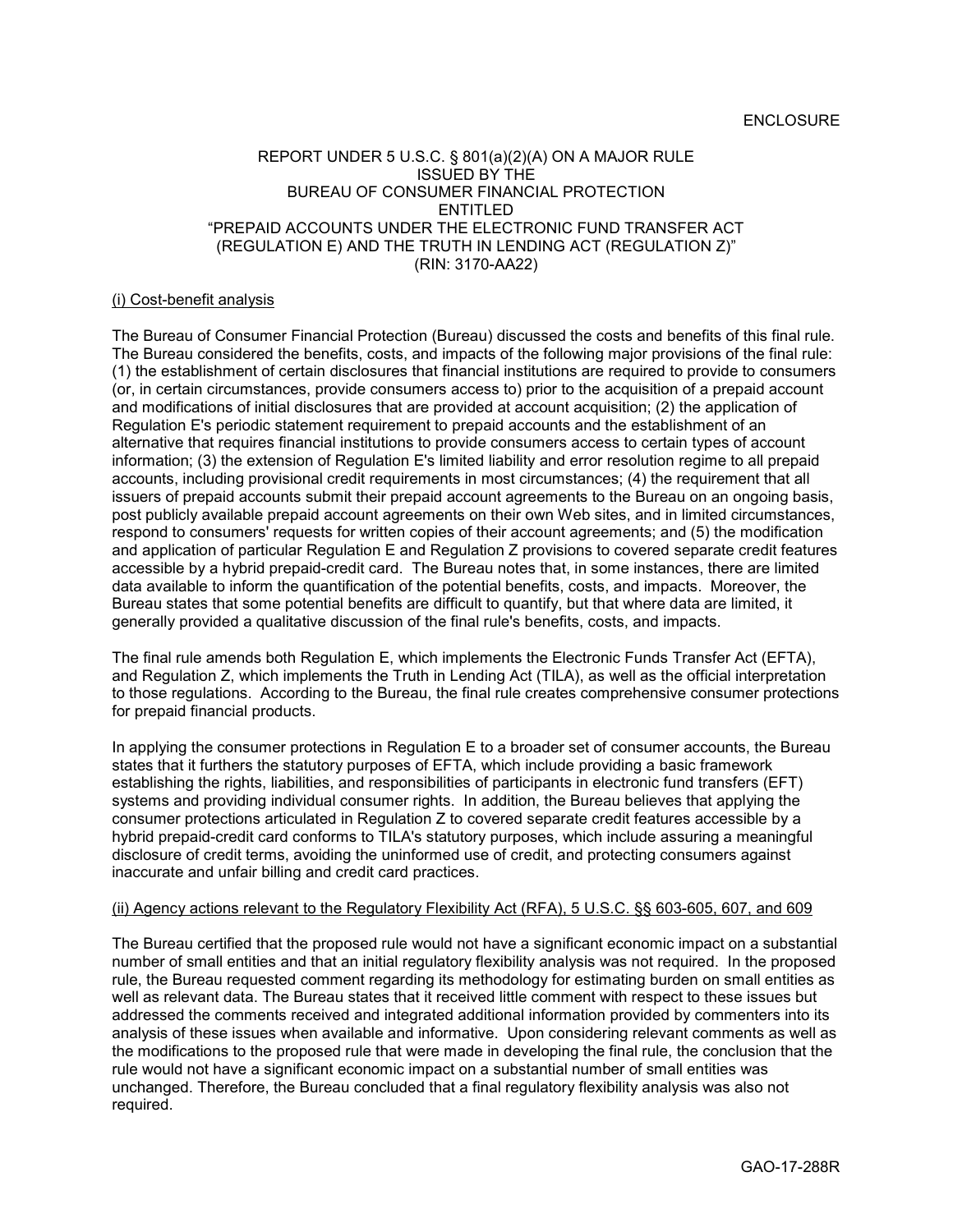(iii) Agency actions relevant to sections 202-205 of the Unfunded Mandates Reform Act of 1995, 2 U.S.C. §§ 1532-1535

The Act does not apply to independent regulatory agencies.

## (iv) Other relevant information or requirements under acts and executive orders

Administrative Procedure Act, 5 U.S.C. §§ 551 et seq.

On December 23, 2014, a notice of the proposed rule (NOPR) was published in the *Federal Register*. 79 Fed. Reg. 77,102. The comment period for the proposal expired on March 23, 2015. However, the Bureau states that it considered ex parte comments submitted after the deadline as part of its deliberations. The Bureau states that it received over 65,000 comments on the proposal during the comment period. Approximately 150 comments were unique, detailed comment letters representing diverse interests from consumer advocacy groups; national and regional industry trade associations; prepaid industry members including issuing banks and credit unions, program managers, payment networks, and payment processors; digital wallet providers; virtual currency companies; non-partisan research and advocacy organizations; Members of Congress; state and local government agencies; and individual consumers. In addition, the Bureau also considered comments received after the comment period closed via approximately 65 ex parte submissions, meetings, and telephone conferences. Materials on the record, including ex parte submissions and summaries of ex parte meetings and telephone conferences, are publicly available at http://www.regulations.gov. The Bureau states that it considered all the comments it received regarding the proposal, made certain modifications, and adopted the final rule. The Bureau previously published an advance notice of proposed rulemaking (ANPR) that posed a series of questions for public comment about how the Bureau might consider regulating general purpose reloadable (GPR) cards and other prepaid products. 77 Fed. Reg. 30,923 (May 24, 2012). The Bureau received over 220 comments on the prepaid ANPR. Industry commenters, including banks and credit unions, prepaid program managers, payment networks and industry trade associations, submitted the majority of comments. The Bureau also states that it received comment letters from consumer and other interest groups, as well as several individual consumers. The Bureau states that it evaluated the comments received in response to the prepaid ANPR in its preparation of the proposed rule.

Paperwork Reduction Act (PRA), 44 U.S.C. §§ 3501-3520

The final rule contains information collection requirements pursuant to PRA. The final rule amends 12 C.F.R .part 1005, Electronic Fund Transfers (Regulation E) and 12 C.F.R .part 1026, Truth in Lending (Regulation Z). Regulation E and Regulation Z currently contain collections of information approved by the Office of Management and Budget (OMB). The Bureau's OMB control number for Regulation E is 3170-0014 (Electronic Fund Transfer Act (Regulation E) 12 C.F.R. part 1005). The Bureau's OMB control number for Regulation Z is 3170-0015 (Truth in Lending Act (Regulation Z) 12 C.F.R. part 1026). The final rule amends the collections of information currently in Regulation E and Regulation Z subparts B and G. The affected public includes businesses, government agencies, and other for-profit and not-for-profit organizations. The Bureau states that it is not aware of any small not-for-profit organizations, aside from credit unions, that are directly affected by the final rule.

According to the Bureau, it generally accounts for the paperwork burden associated with Regulation E and Regulation Z for the following respondents pursuant to its administrative enforcement authority: insured depository financial institutions and insured credit unions with more than \$10 billion in total assets, their depository institution affiliates (together, the Bureau depository respondents), and certain non-depository financial institutions (the Bureau non-depository respondents), such as prepaid account program managers. The Bureau and the Federal Trade Commission (FTC) generally both have enforcement authority over non-depository financial institutions under Regulation E and Regulation Z. Accordingly, the Bureau has allocated to itself half of the estimated burden on Bureau non-depository respondents.